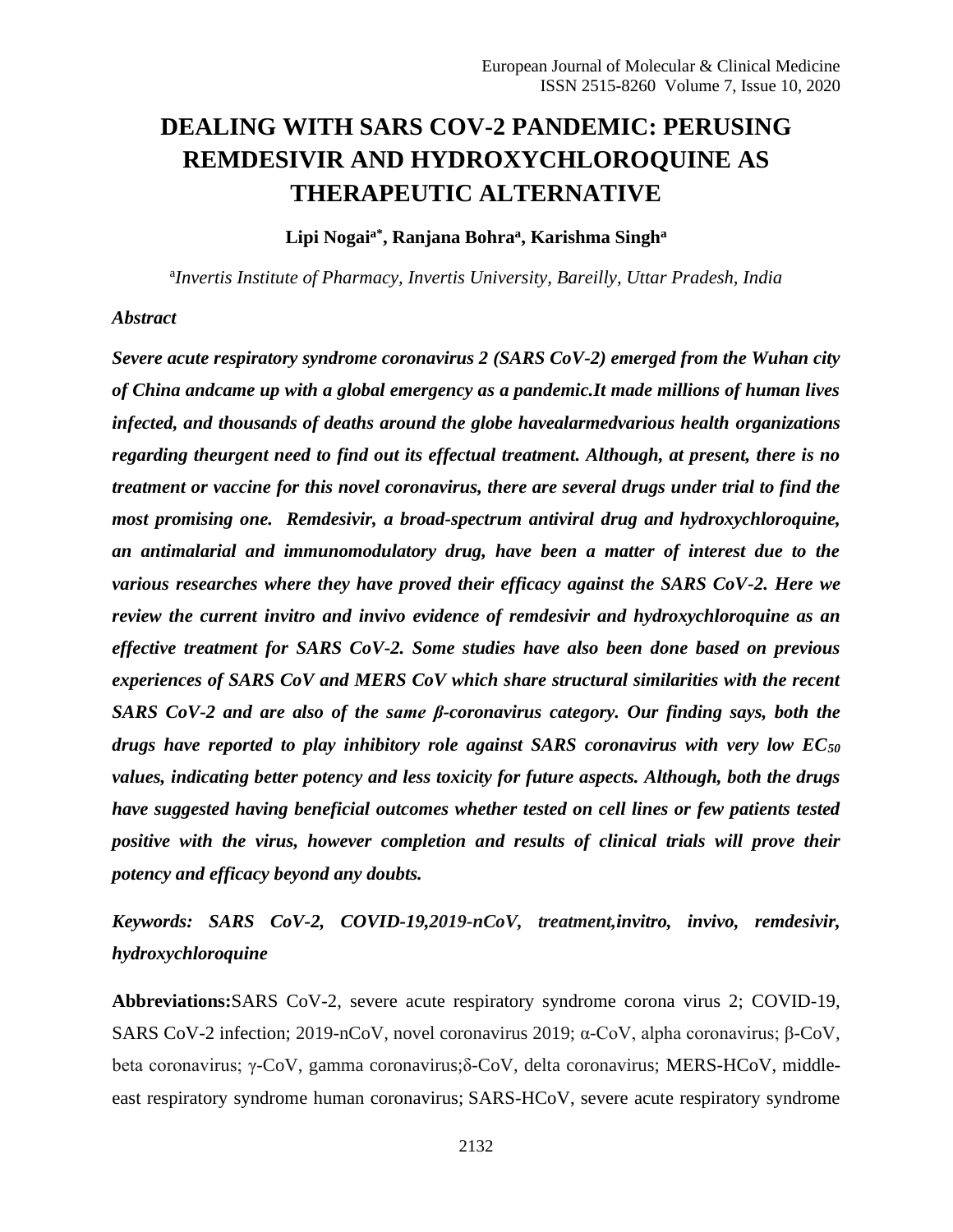human coronavirus; WHO, world health organization; MoHFW, ministry of health and family welfare; N protein,nucleocapsid protein; M protein, membrane protein; E, envelope;S, spikes, ORFs, open reading frames; ORF1a, open reading frame 1a ; ORF1b, open reading frame 1b; NSPs, non-structural proteins; RTC, replication/transcription complex; RBDs,receptor binding domains; CTD1C-terminal domain 1; ACE 2, Angiotensin-converting enzyme-2 receptor; *invitro*, outside the living organism; invivo, inside living organism;GS-5734, chemical name for remdesivir; EBOV, ebola virus; Huh-7 cells, human hepatic epithelial cell line;  $EC_{50}$  half maximal effective concentration; Vero E6 cells, cell lines derived from African green monkey kidney epithelial; Calu-3 2B4, human lung epithelial cell line;  $IC_{50}$  half maximal inhibitory concentration;FFRA,Focus Forming Reduction Assay;  $\mu$ M, micromolar;*Ces1c−/−*,carboxylesterase 1c mouse;HCoV-0C43, human coronavirus 0C43; s.c, subcutaneous; i.v, intravenous; ICU, intensive care unit; CDC, centers for disease control and preventions; CQ, chloroquine; HCQ, hydroxychloroquine; DMARDs,disease modifying antirheumatic drugs; TLR 7 & TLR 9, Toll-like receptors; CCK8, cell counting kit-8 assay;ATCC-1586, African green monkey kidney VeroE6 cells, GS-704277- Alanine metabolite of remdesivir.

#### **1. Introduction**

The year 2019, December ended with an upsurge of a disease COVID-19 caused by the novel coronavirus 2019-nCOV, which forewarned the world health organization regarding the consequences on the way.[1]The disease emanated from the Wuhan city in China, the worldwide escalation of the severe acute respiratory syndrome (SARS CoV-2) in the humansdeclared it as a pandemic.<sup>[2,3]</sup>The subfamilies of Coronaviruses (CoV) are branched into four types, including  $\alpha$ -CoV, β-CoV, γ-CoV and δ-CoV. The α- and β-CoVcan infect mammals,while γ- and δ-CoVcan infect birds.[4]They are commonly seen in animals and rare in humans. The rare ones seen in humans were MERS-CoV, SARS-CoV, which originated from bats and transmitted to humans.<sup>[5]</sup>Being in the category of Betacoronavirus, SARSCoV-2 shares structural parallelismwith Severe AcuteRespiratory Syndrome Human coronavirus (SARS-HCoV) and theMiddle-East Respiratory Syndrome Human coronavirus (MERS HCoV).<sup>[6]</sup>As the disease came into existence abruptly, it became challenging to attain a grip over its mechanism of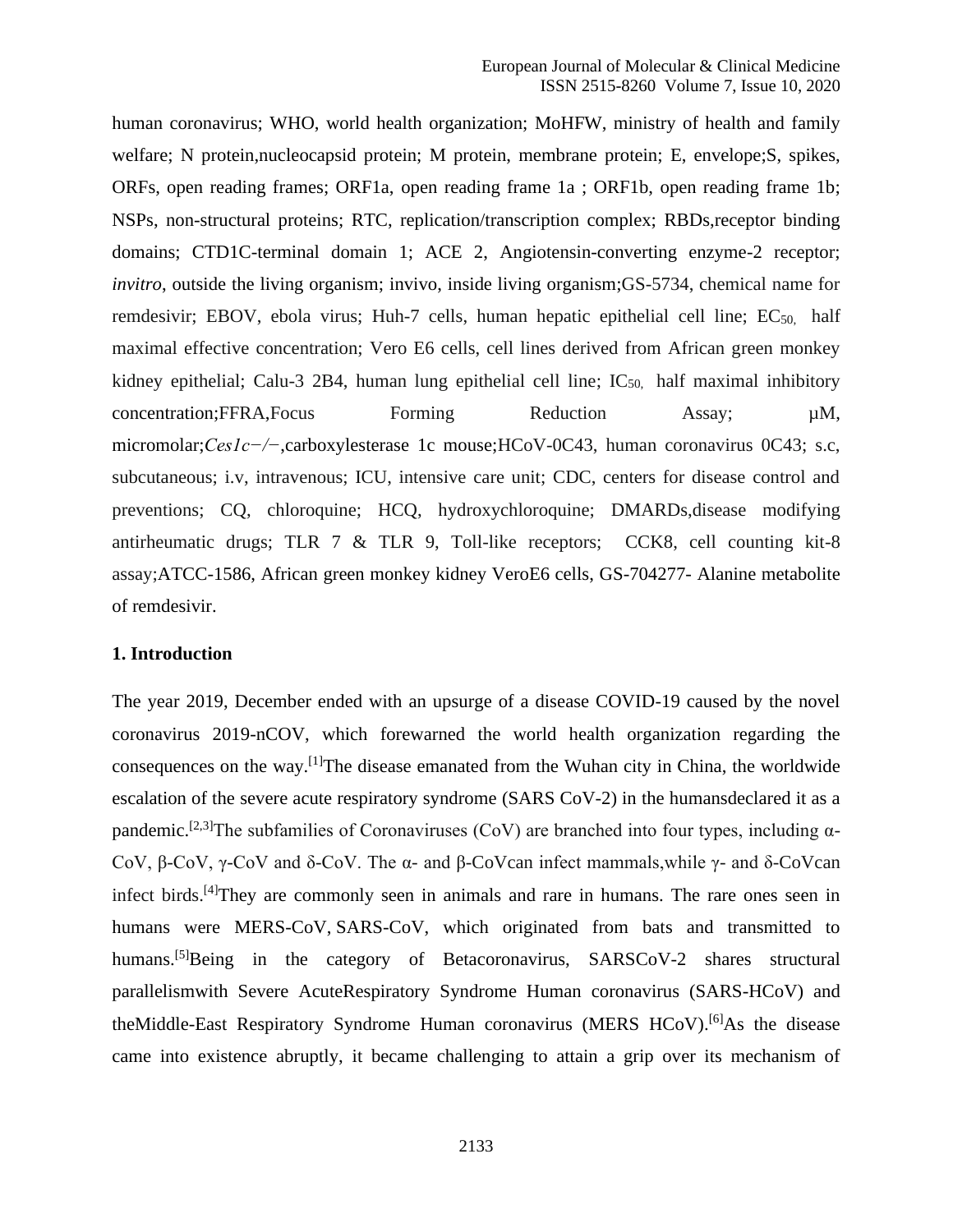spread. All the coronaviruses similar to it have helped to procure knowledge about SARS CoV- $2^{[7]}$ 

As on 20 July, 2020 reported by WHO; people from 216 countries, areas/territories around the world have suffered from the disease with 14,348,858 confirmed cases and 603,691 confirmed deaths worldwide.<sup>[8]</sup>According to MoHFW, Government of India, this disease can spread from one person to another through mouth or nose droplets exhaled by the infected and by touching the surface of objects, eyes, nose or mouthcarrying the virus.<sup>[9]</sup>Also, the symptoms of COVID-19 may vary from mild to a severe form, having an incubation period of 2-14 days. Common symptoms extend from fever, cough, sore throat, difficulty in breathing, muscular pain, severe pneumonia to asymptomatic cases (which are infected with the pathogen but do not show symptoms). Severe pneumonia may also lead to the death of the person.<sup>[10]</sup>

## **2.Structural organization & receptor binding of coronavirus**

The structure of coronavirus consists of mainly four parts. The innermost genome part covered inside the capsid made up of nucleocapsid protein (N), the membrane protein (M) and outermost envelope (E) on which the glycoprotein spikes (S) protrudes.Coronaviruses have the largest genome of all RNA virus, with approximately 32 kilobase size.<sup>[11]</sup>Thehomotrimeric spikes glycoprotein (S) play their vital role in identifying and binding with cellular receptors. The fusion of host cell and spikes of viral membrane helps viral entry into the host cell, leading to a series of events.<sup>[12]</sup>



*Figure 1.0Structure of coronavirusSource- (The Week, 2020)[13]*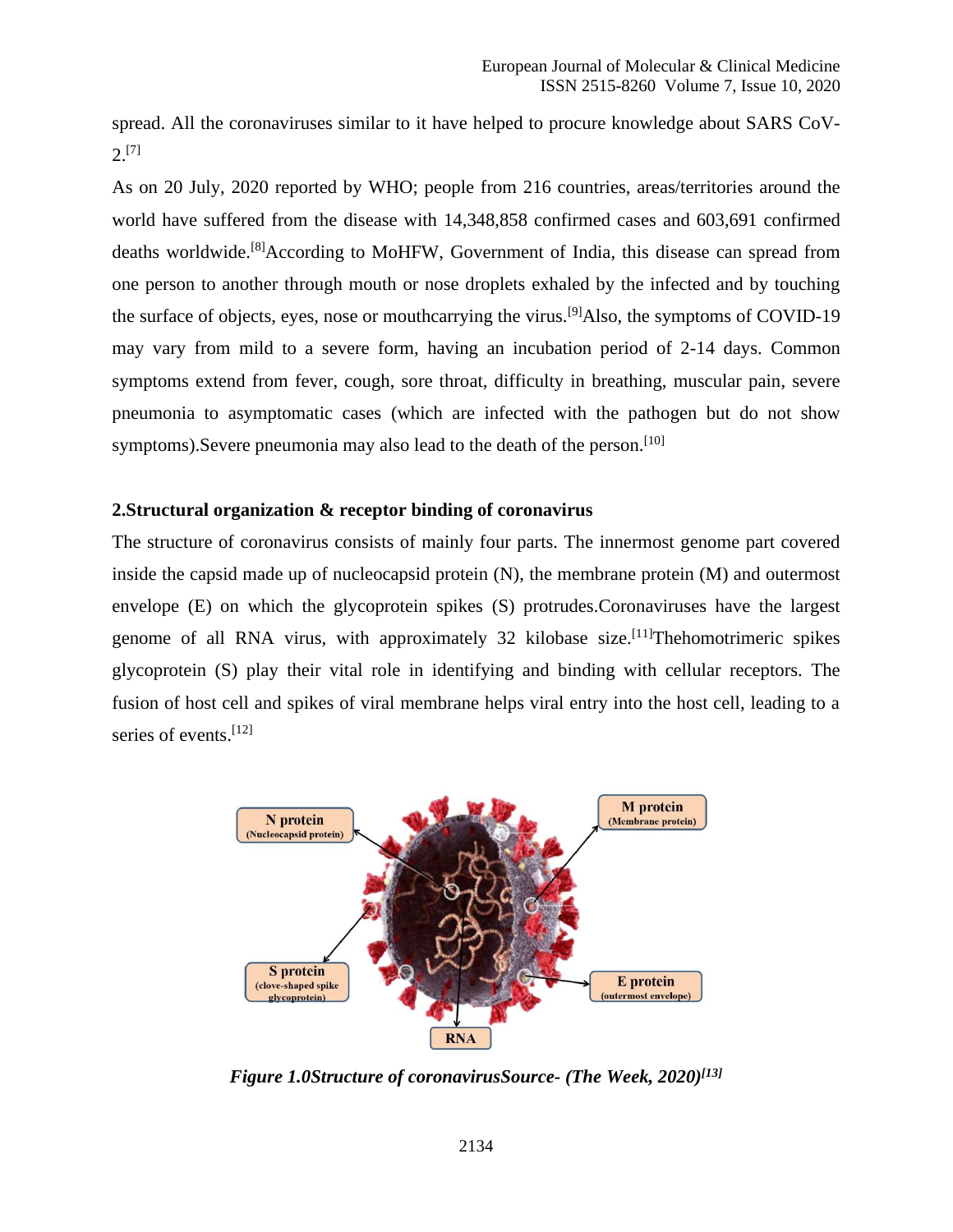In a microscopic study, the spike protein has observed as a clove shaped structure, which consists of three S1 head and S2 stalk.<sup>[14]</sup>The S1 subunit and S2 subunit made up of  $\sim$ 700 and ~600 amino acids, where former plays its role in receptor binding, and the latter helps in viral genome entry into the host cell. [15] The 5-methylated cap of the genome consists of two open reading frames (ORFs), typically ORF1a and ORF1b which are together responsible forthe encoding of all non-structural proteins (NSPs) which leads to the formation of coronavirus  $(RTC)$ replication/transcription complex.<sup>[16]</sup> It is done by the production of polyproteins pp1a and pp1b bytranslation ofreplicase gene (composed of ORF1a and ORF1b) and creates an environment for RNA synthesis.<sup>[17, 18]</sup>Out of various receptor binding domains (RBDs),(mainly betacoronavirus) S1 subunit, the C-terminal domain (CTD1) is primarily responsible for identifying Angiotensin-converting enzyme-2 (ACE 2) receptor.<sup>[19]</sup>ACE 2 protein is present over the cell surface of various endothelial cells, one of which is lungs. It helps to illustrate more about the disease and its routes. <sup>[20]</sup>Studies reveal betacoronavirus SARS CoV-2 showing 79.5% structural resemblance with another betacoronavirus i.e., SARS-CoV. Therefore, it may say thatSARS CoV-2 utilizes Angiotensin-converting enzyme-2 (ACE 2) receptor, same as SARS-CoV to infect the host cell (more precisely human cell). [21]

#### **3.Therapeutics of SAR CoV2 (COVID-19):**

The current situationsare like struggling with two issues generated from one problem. Not only the world is trying to control the spread of the disease, but also treatment is much needed to save lives.<sup>[22]</sup>The outbreak of SARS CoV2 occurred abruptly, giving no time to the healthcare system for the development of its treatment. But the way towards the development of its vaccine/drug is going with a speedy pace worldwide. These studies have developed the roots from the earlier experiences of SARS-CoV and MERS-CoV treatments, and the healthcare system is trying to repurpose the drugs used previously for their therapeutic effects. [23]

## **3.1Remdesivir: Trials &Testings(An antiviral drug repurposed)**

#### **3.1.1** *In-vitro* **studies**

Treatment of novel coronavirus is a big challenge worldwide, and every country is trying to develop the drug/vaccine for it. Several drugs are being tested and repurposed for the same.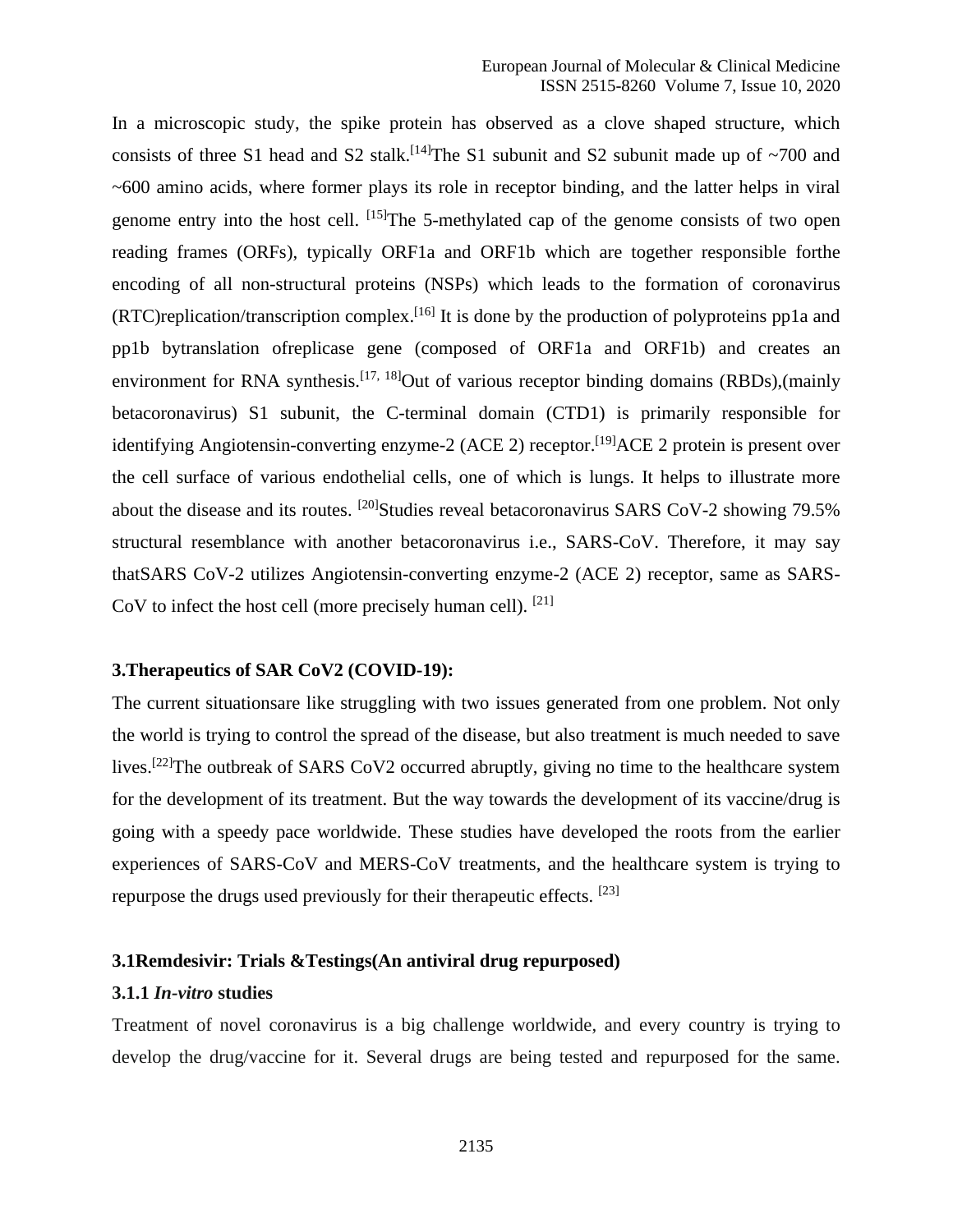Remdesivir (GS-5734), being a prodrug and 1′-cyano-substituted adenosine nucleotide analog has shown a broadspectrum antiviral activity against a lot of RNA viruses.<sup>[24]</sup>

Remdesivir being in the broad-spectrum antiviral category was already tested effective against Ebola virus (EBOV) earlier only; efficient enough to interrupt the RNA chain termination process. Reported in an article that, remdesivir showed its inhibitory or antiviral effects in a test conducted on human cell lines (Huh-7 cells) infected with EBOV. Also when incubated human macrophage, with GS-5734 caused speedy piling up of cells with the active metabolite of GS-5734i.e, nucleoside triphosphate (NTP) for about 24 hours. The drug showed its antiviral effects against many forms of EBOV,infecting different types of the human cell with  $EC_{50}$  values ranging from 0.06 to 0.14 $\mu$ M.<sup>[25]</sup>Getting effective and efficient results in the i*n-vitro*studies, it interpretsthat remdesivir could also be a suitable treatment for another virus SARS CoV-2 in the future.

A recent study which drew attention towards itself conducted against the recently emerging human coronavirus SARS-CoV2, where the studies were done on a cell line (Vero E6 cells) of African green monkey kidney epithelial cells. Seven different drugs were analyzed here and the EC<sub>50</sub> of maximum drugs found to be high. Still, the EC<sub>50</sub> of remdesivir reported being  $0.77\mu$ M which was the lowest concentration among all to inhibit the viral activity. Consideringthe result of *In-vitro* studies can serve as one step forward for remdesivir towards the development of an efficient drug for novel coronavirus. <sup>[26]</sup>

GS-5734 is a prodrug getting metabolized within the host cell forming active metabolite, which is a triphosphate (TP),inhibiting the viral replication process and responsible for the antiviral activity. [27]Another *In-vitro* research reportedon the human lung epithelial cell line (Calu-3 2B4) to detect the antiviral activity of GS-5734against MERS-CoV. The results reported the inhibition of MERS-CoV replication on 2B4 cells with the  $IC_{50}$  value of 0.025 $\mu$ M.Also, they observed that upto 10 µM concentrations, there was no quantifiable cytotoxicity. Provided with suitable conditions and temperature to  $1\mu$ M GS-5734 in Calu-3-2B4, the average concentration of its pharmacologically active metabolite triphosphate (TP) was 2.79µM, in 48 hours.Also, on evaluating the antiviral activity of the same drug for SARS-CoV and MERS-CoVon human airway epithelial cell cultures in a dose-dependent manner, the results were showing the reduction in replication.The study manifests the efficiency of GS-5734 against SARS-CoV and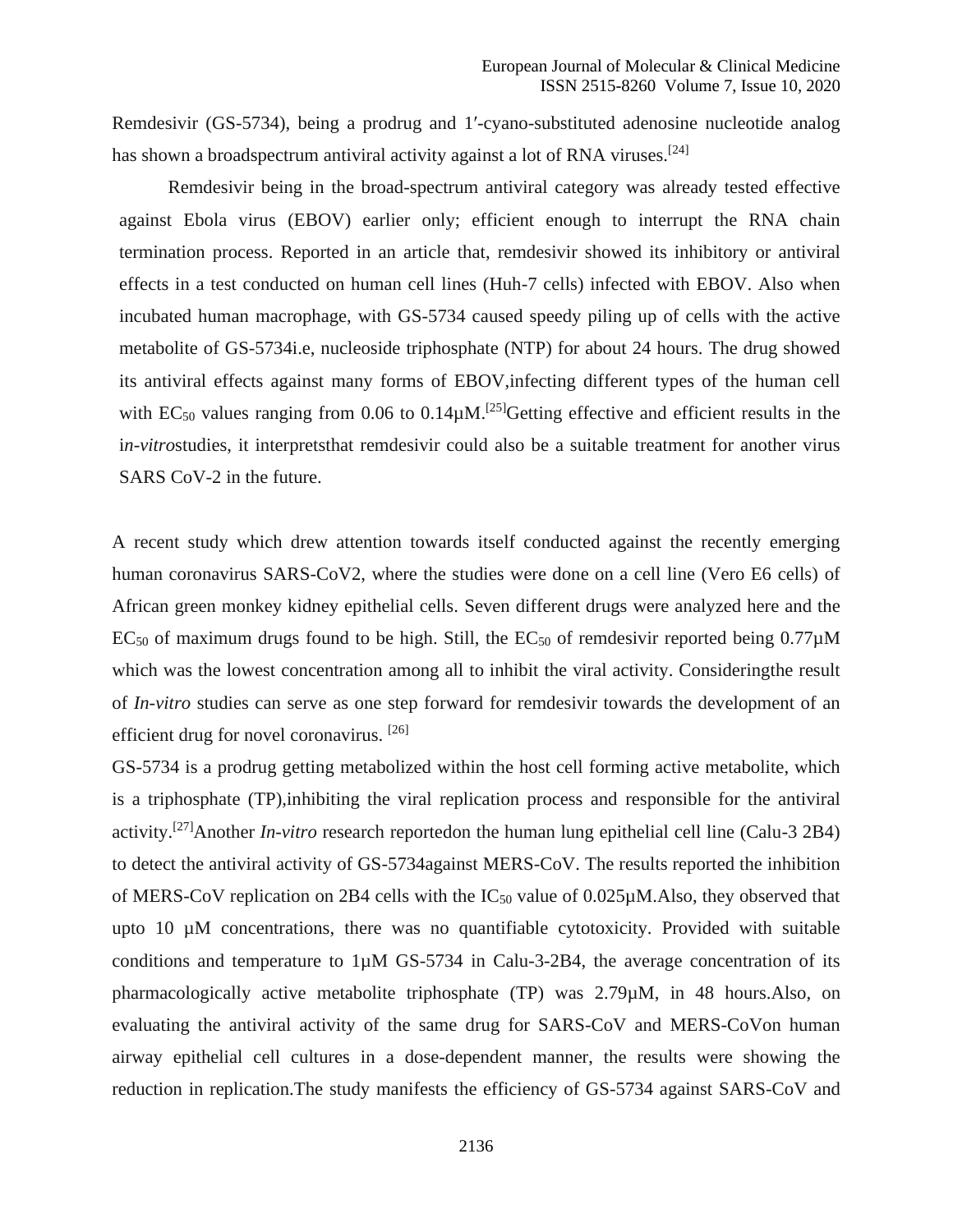MERS-CoV, which mainly infect the human. SARS CoV-2, also a human coronavirus having structural similaritieswith both the above-mentioned viruses, can be considered to study GS-5734 for its pharmacological activity on SARS-CoV2.<sup>[28]</sup>

According to a published study conducted on HCoV-0C43, which affected the upper and lower respiratory system of children and adults,<sup>[29]</sup>the nucleocapsid viral messenger RNA and protein was found profusely. These genomic and subgenomic mRNA and protein products produced during replication of the virus. During this study, they developed Focus Forming Reduction Assay (FFRA) in 96 well plates, based on nucleocapsid antigen staining.Their research on remdesivir resulted in depletion of HCoV-0C43 antigenic foci in a dose-dependent manner. Also, the EC50 values determined for every experiment was consistent (0.14,0.17,0.16µM),respectively.[30]The *in-vitro*effects of remdesivir on various types of human coronaviruses have successfully lead to the *in-vivo* studies.

#### **3.1.2** *In-vivo* **studies**

In an *in-vivo* study performed on *Ces1c−/−* mouse SARS model, GS-5734 is an effective prophylactic treatment against SARS disease. Due to the secretion of an enzyme carboxylesterase 1c (Ces1c) in mice, the plasma stability of GS-5734 was much less than human.<sup>[31]</sup>To improve the plasma stability and perform the studies, mice with genetically removed carboxylesterase 1c (Ces1c−/−)taken.The pharmacokinetic profile analyzed by subcutaneous (s.c.) dosing with 50 mg/kg once daily or 25 mg/kg twice daily. The studies performed on mentioned doses improved the SARS CoV induced weight loss compared to the control group. Reducing viral titers in the lungs showed a significant effect.The prophylactic study drew attention and lead to therapeutic studies, which also proved to be equally effective againstSARS CoV.<sup>[28]</sup>

In2019 another studyconducted to assess the prophylactic and therapeutic efficacy of remdesivir against MERS-CoV byrhesus macaque model.<sup>[32]</sup>Total 9 male rhesus macaques were taken for the prophylactic study, categorized 6 into the treated group and 3 into a control group. The former treated with 5mg/kgi.v.Injection of remdesivir and the latter received vehicle solution of the same volume, 24 hours before the virus inoculation and which extended up to 6 days postinoculation. Further therapeutic studies performedon observing a satisfactory response. The procedure followed was the same as above; the only difference was dosing, whichwas done 12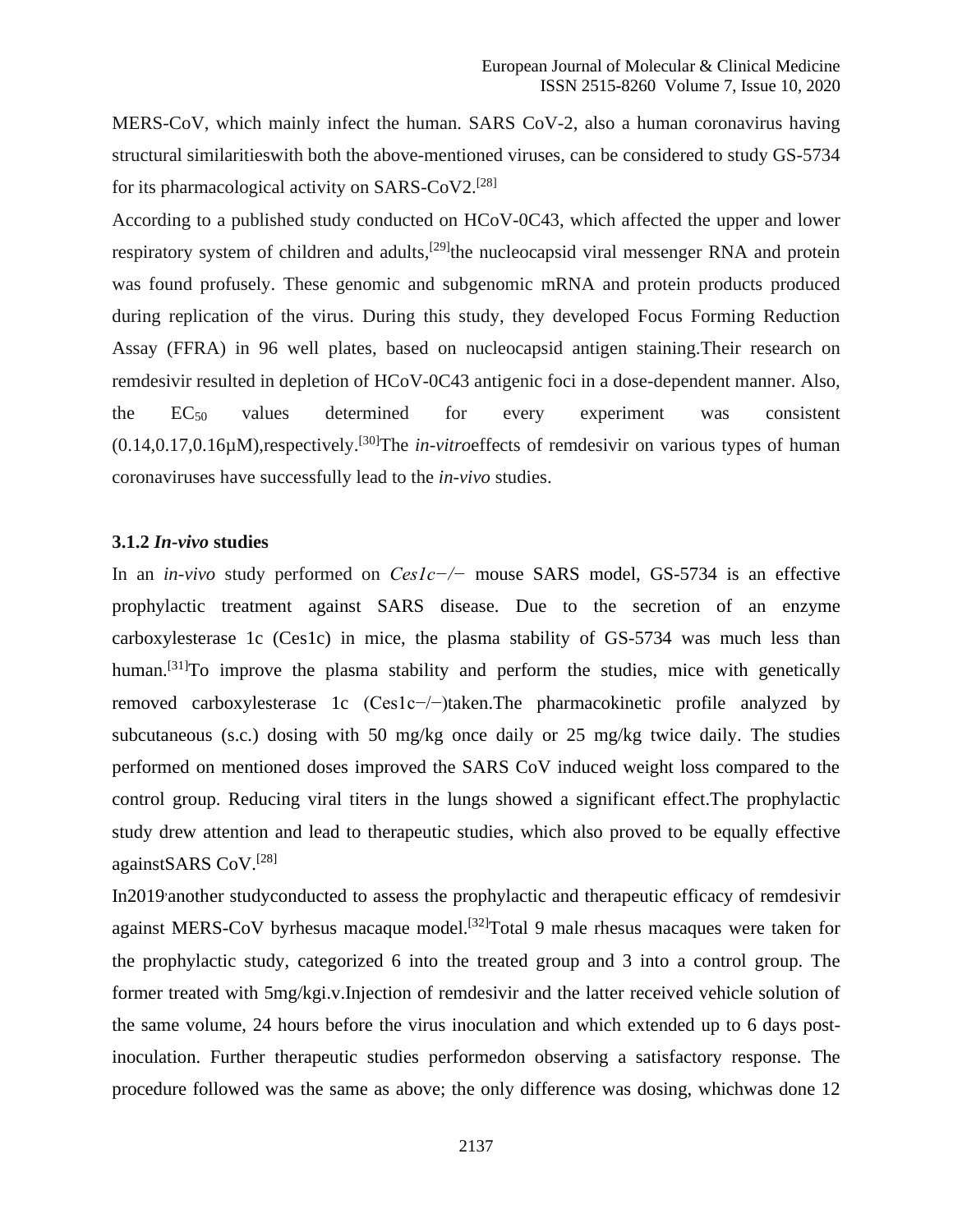hours after inoculation with MERS-CoV.A decrease in respiratory rate and infiltration of lungsrevealed its significant effects.<sup>[33]</sup>

Another study reported remdesivir trial against Covid-19 positive patients. The study took place in 10 hospitals in Wuhan city in China. It has been a randomized, double-blind, placebo study, performed on adult males and non-pregnant females. The patients were administered with 200mg remdesivir intravenously (i.v.) on  $1<sup>st</sup>$  day of treated, followed by 10mg daily, from day 2 to 10. The analysis of patients was done and recordeddaily from day 0-day 28 or death by the experienced nurses. The gender was distributed group wise; on one side it was 56% men and 44% woman in remdesivir group and on the other hand, the placebo group had 65% men and 35% women. However, the study did not show any therapeutic effects, but numerically better than the placebo group.<sup>[34]</sup>

Another study for COVID-19 and remdesivir has reported on 5 cases in Europe during January & February 2020. The criterion for patient selection was according to the French National Health Agency.The study performed authentically, approved bythe French ethics committee along with written consent from the patients. Samples collectedfrom nasopharyngeal or oropharyngeal swabs, blood, urine and stool. The selected five patients had different stages of infection while they got admitted.Patient 1 and 2 had mild condition at the time theygot admitted, which grew into the severe secondary type shifting them to ICU. Patient 3 was already severely infected and directly admitted to ICU with respiratory failure. Patient 4 and 5 had mild infection diagnosed earlier only.The patients treated with loading and maintenance dose of remdesivir, which improved their condition and was effective against the COVID-19 virus. After the whole treated, all the patients recovered except patient 3, who was an 80-year-old man diagnosed at the critical stage. Due to the severe acute respiratory syndrome leading to multi-organ failure, patient 3 died on the 14<sup>th</sup> day of his illness. Although, the study cannot justify the effectiveness of remdesivir in such a small number of cases, the recovery of 4 out of 5 cases canbe taken as a base for further studies on a large number of patients to get more precise results.[35]

Another case has reported in January 2020, a 35 years old man who had returned back to U.S. from Wuhan city, China. Apart from cough and fever, he had no other symptoms, with all the vital activities running smoothly.Due to the growing cases of 2019-nCoV, it was not possible to ignore his condition. Hisnasopharyngeal & oropharyngeal samples collected according to CDC, wherehe was found 2019-nCoV positive.Apart from the earlier symptoms, the patient had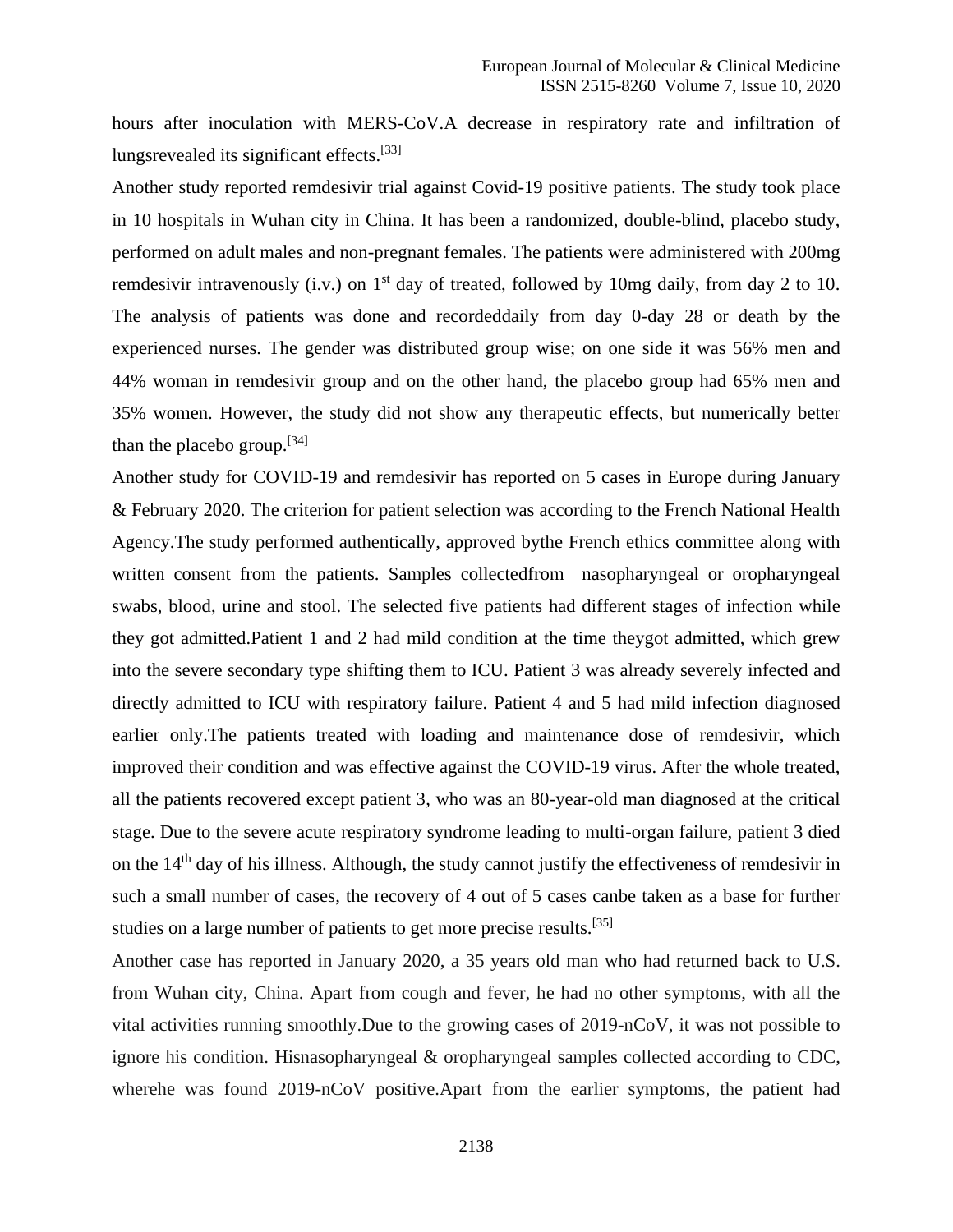nausea, vomiting and abdominal discomfort, for which he was given supportive therapy. With the progression of days, his radiography indicated the development of pneumonia.This initiated the treatment with remdesivir, an antiviral drug which is under trial for its repurposing.Treating the patient with intravenous remdesivir improved the condition of the patient, also there were no adverse effects seen. His symptoms started to descend day by day, along with the oxygen saturation values from 94-96%.<sup>[36]</sup>The study cannot decide the complete safety and efficacy of remdesivir in only one patient; however, it can draw the attention of researchers and clinical trials towards more comprehensive analysis. Also,circumstantial data will work as independent corroboration for remdesivir worldwide.

#### **3.2 Hydroxychloroquine: Trials &Testings(A DMARD repurposed)**

#### **3.2.1** *In-vitro* **studies**

hydroxychloroquine (HCQ) was formedby introducing a hydroxyl group to the chloroquine (CQ) structure, a less toxic  $(\sim 40\%)$  analog known as d. In comparison to CQ, it was found to be much less toxic in animals. [37] HCQ is one of the disease modifying antirheumatic drugs (DMARDs), acting strongly on rheumatic diseases and also acting as an immunomodulatory drug.<sup>[38]</sup>Being a weak base like CQ, HCQ can alter the pH of intracellular organelles like endosomes or lysosomes, which are acidic in nature, thereby affecting the membrane fusion process.<sup>[39]</sup> Suppression of the T cell activation, differentiation, expression<sup>[40]</sup> and reduction in the cytokines produced by these  $T$  cells, itself explains the immunomodulatory mechanism.  $[41]$ The alteration in endosomal pH has also hindered the binding of Toll-like receptors (TLR 7 & TLR 9) to their DNA/RNA ligand, impeding the transcription of pro-inflammatory genes.<sup>[42,43]</sup>

It reported in an *invitro* study, where hydroxychloroquine has found to be effective against the SARS-CoV-2. The cytotoxicity and efficacy of the drug tested by CCK8 Assay in Africangreen monkey kidney VeroE6 cells (ATCC-1586).Comparative study of chloroquine and hydroxychloroquine performed, but here we have only discussed HCQ. Cytotoxic concentration  $(CC<sub>50</sub>)$ of hydroxychloroquine found to be 249.50  $\mu$ M. The selectivity index valuesoh HCQ at various multiplicities of infections (MOIs) found to be55.32, 61.45, 14.41and 19.25. Resulted, HCQ was found to be effective against SARS-CoV-2 infection and could be an efficient treatment for the same.But a detailed study could be an answer to the more defined results.<sup>[44]</sup>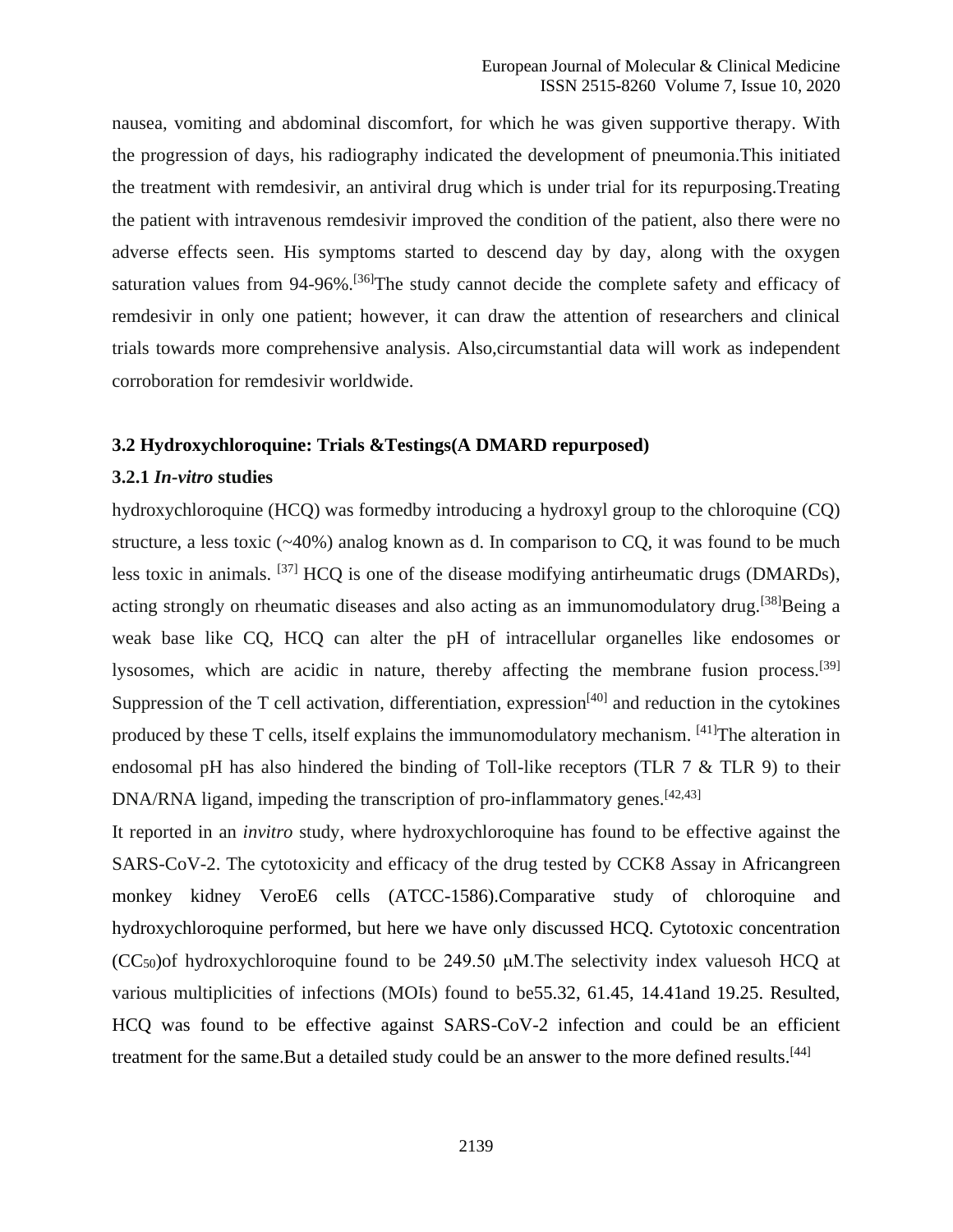A recent study reported another *invitro* activity to analyze the potency of Hydroxychloroquine (HCQ) and Chloroquine (CQ) on African green monkey kidneyvero cells. The study was divided into two sections: the treatment study and the prophylactic study. Cells were grown in 96-well plates for 24 hours, density  $1*10^4$  cells/well. In treatment study, the Vero cells were first infected and then treated, whereas in the prophylactic study, vice-versa. The study results showed better potency of HCQ as compared to that of CQ. The  $EC_{50}$  values of HCQ for treatment study found to be 6.14 and 0.72 μM at 24 and 48 hours and that of CQ was 23.90 and 5.47 μM respectively. In prophylactic research  $EC_{50}$  values were 6.25, 5.85 μM for HCQ >100, 18.01 μM for CQ at 24 and 48 hours.<sup>[45]</sup>So the study suggests that hydroxychloroquine is more potent as compared to chloroquine at its maximum safe doses. And it could prove to be a better treatment for SARS-CoV-2 than chloroquine.<sup>[46]</sup>

#### **3.2.2***In-vivo* **studies**

As reported in some *invitro* studies, hydroxychloroquine has been an efficient drug against SARS CoV-2. To further investigate the drug,an open-label non-randomized clinical trial on 36 patients (20 under drug-treated and 16 under control group)performed in France. The effect of drug against the disease and the viral load was the prime concern. The drug-treated group patients were given hydroxychloroquine 200mg each orally, thrice a day and observed from starting to 14 days. On day-6,the study reported a reduced viral load to about 70% in hydroxychloroquine treated patients as compared to a control group, which showed a 12.5% reduction (p=0.001). The study also took a step ahead by doing a distinguishing between the effects of hydroxychloroquine administered alone and in combination with azithromycin.The result of hydroxychloroquine in combination with azithromycin showed 100% virological clearance and sets a great example of synergistic effect.[47]

Another recent study conducted in New York was done to find out therapeutic effectiveness of hydroxychloroquine on moderate to severely ill patients of COVID-19 who had tested positive through nasopharyngeal or oropharyngeal sample. Out of 1376 patients taken for the study, 811(58.9%) received hydroxychloroquine, and 565 (41.1%) did not receive. The initial vital sign recorded at the time of admission was the ratio of the partial pressure of arterial oxygen and inspired oxygen. The dose suggested for hydroxychloroquine administration was 600mg twice on day 1, followed by 400mg for next 4 days.At the end of the study, 1025 patients had survived and got discharged from the hospital, 232 died, and119 were still left hospitalized to recover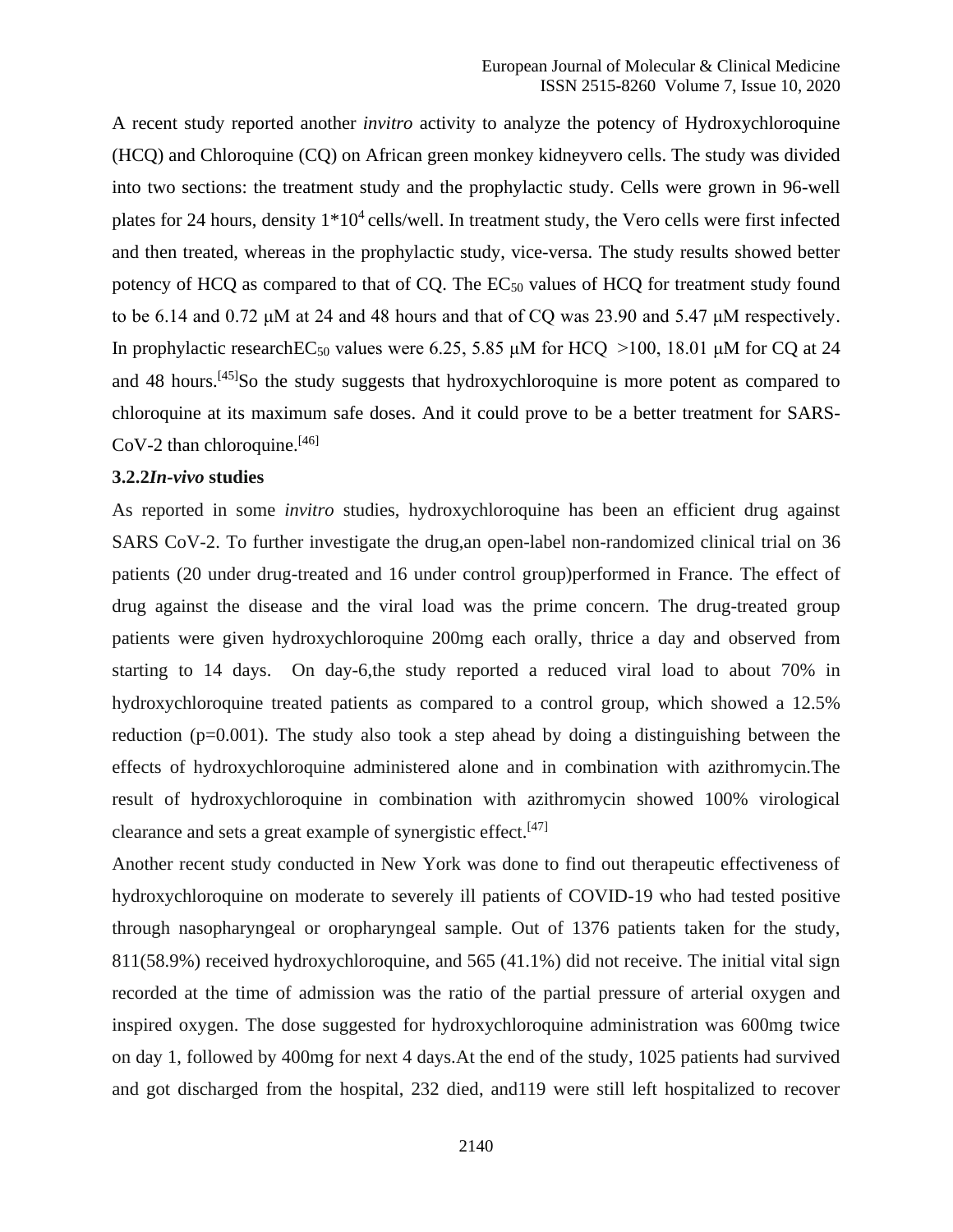completely. According to the authors, the study did not show a clear one-sided judgement about the effectiveness of hydroxychloroquine ona large population, and he also suggested that randomized clinical trials could serve to be a better option for the same.Maybe the ongoing trials worldwide could bring out more clarity to the findings.<sup>[48]</sup>

#### **4. Discussion**

The review aims to find out thepossible therapeutic or prophylactic effects of remdesivir and hydroxychloroquine against the novel coronavirus (SARS CoV-2) through various *invitro* and *invivo*studies done on the same.Since December 2019,from the detection of the very first case to its spread globally, it brought up a significant health issue worldwide.  $[49,50]$ As the host ACE-2 receptorsplay an essential role in the binding of SARS CoV-2 and viral entry, they have been under rigorous analysis by various means.[51]

The novel coronavirus SARS CoV-2 has a major resemblance or structural similarities with that of SARS  $CoV^{[52]}$  and to get the treatment for such a speedy growing virus in shortest time period is a difficult challenge for the researchers. To find a way, researchers are trying to repurpose variousantiviral and other drugs showing there efficacy against this novel coronavirus, as there is a critical need for the drug an effective treatment to control the pandemic situations.[53] There are many studies which push researchers to think of drugs like remdesivir and hydroxychloroquine which can be an effective treatment for COVID-19 in the coming period.

*Invitro* study for remdesivir against EBOV, done on the human cell line, have shown good results with EC50 values ranging from 0.06 to  $0.14 \mu M^{[25]}$ Another study against MERS-CoV resulted in the inhibition of MERS-CoV replication on 2B4 cells with the  $IC_{50}$  value of  $0.025 \mu$ M.<sup>[28]</sup> Having structural resemblance with SARS-CoV and MERS-CoV is another reason to choose the drug for studies against SARS-CoV-2. It might serve an effective treatment for SARS CoV-2.Also, remdesivir found to be efficient against SARS CoV-2 in a comparative study of seven drugs, where cell line (Vero E6 cells)used, and the lowest  $EC_{50}$  value (0.77 $\mu$ M) was reported to be of remdesivir.<sup>[26]</sup>This particular comparative study has not only given a hint for its potency against SARS-CoV-2 but also has been in the top list out of the seven drugs.Remdesivir (GS-5734)is a prodrug, gets metabolized into an alanine metabolite (GS-704277) within the cells. Its mechanism of action plays its rolein the viral replication process withinthe host, where it targets RNA-dependent RNApolymerase. [54]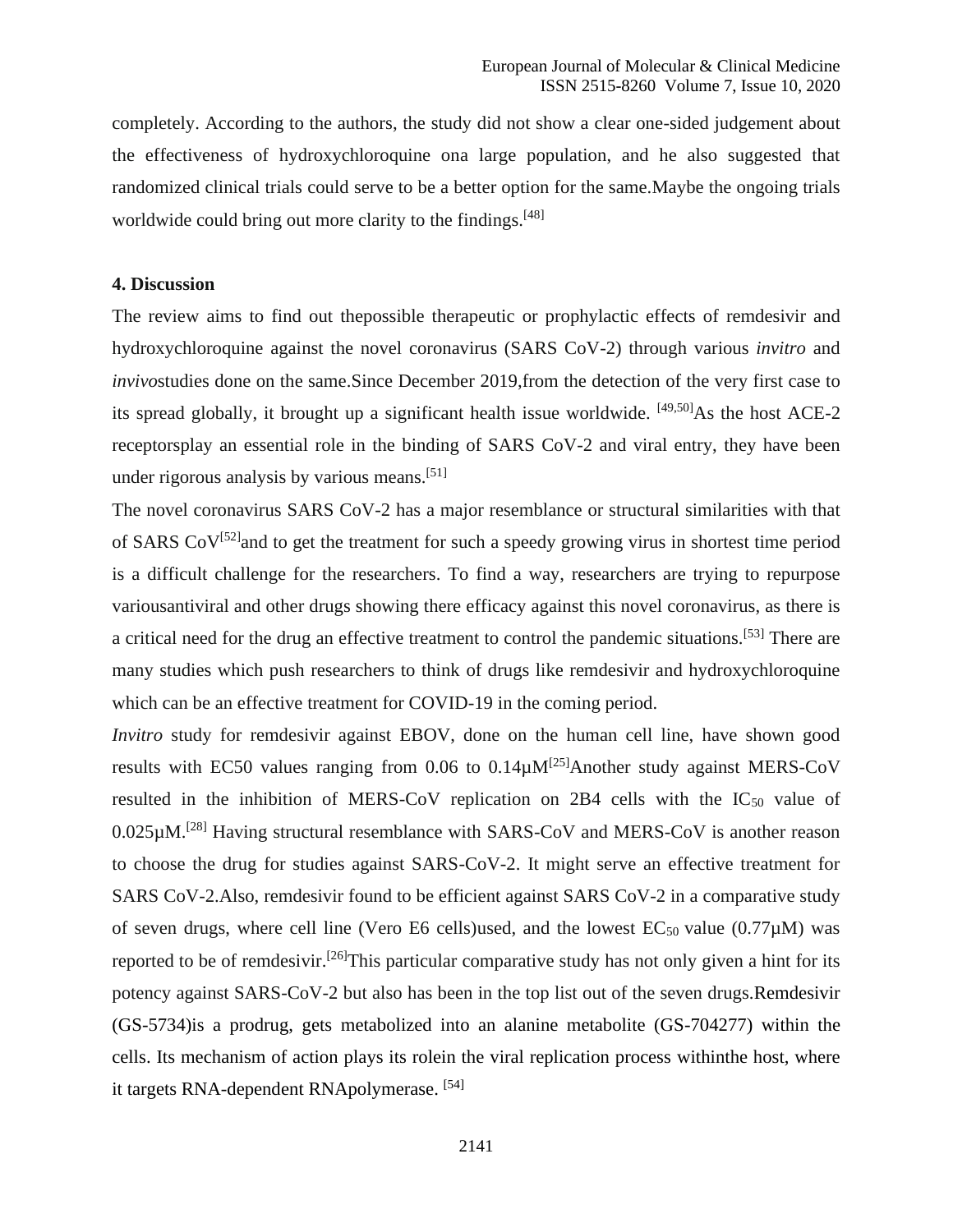In an *invivo* study performed on *Ces1c−/−* mouse SARS model, GS-5734 found to be an effective prophylactic treatment against SARS disease. The experiment initiated onthose mice who had genetically removed carboxylesterase 1c (Ces1c−/−).A subcutaneously (s.c.) dosing of 50 mg/kg once daily or 25 mg/kg twice daily explains the pharmacokinetic profile.The efficient results of the prophylactic study lead to further therapeutic studies.<sup>[28]</sup>Another study in 2019 on rhesus macaques treated with 5mg/kg i.v. injection of remdesivir showed significant effects against MERS-CoVby decreasing the respiratory rate and infiltration of lungs. [33] Human trial  $^{[34]}$ ,  $^{[35]}$ ,  $^{[36]}$  have also shown some positive sights of remdesivir against SARS CoV-2, but the detailed 100% results still awaited as there is a huge difference between the small sample size as well as large sample size study and clinical trials are going worldwide to define its potency. It may prove to be an effective treatment in future.

Hydroxychloroquine (HCQ), an analogue of antimalarial drug chloroquine (CQ) has been used since long time and it is considered to be less toxic than chloroquine. Along with this antimalarial effect, it has been a potent drug for autoimmune diseases like rheumatoid arthritis. Ever since HCQ turned out to be a direct inhibitor of the viral entry process; it has also been in the list of drugs which could be an efficient treatment for viral infections.<sup>[55]</sup>Reported in a study on African green monkey kidney Vero cells, the  $EC_{50}$  values of HCQ for treatment study as well as the prophylactic research found to be very much less as compared to chloroquine. The author hassuggested HCQ to be more potent as compared to CQ and also it can be a better treatment for SARS CoV-2. [46]

Hydroxychloroquine was administered 20 out of 36 patients, doses of 200mg each orally, thrice a day were analyzed for 14 days. The study reported a reduced viral load to about 70% in hydroxychloroquine treated patients as compared to a control group, which showed 12.5% reduction (p=0.001) on day 6. And when combined with azithromycin, 100% virological clearance was observed depicting the synergistic effects.<sup>[47]</sup>The antiviral mechanism of HCQ has suggested to be alteration in lysosomal  $pH$ ,<sup>[56]</sup>decreasing cytokine production by inhibiting the toll-like receptors as well as T cells & B cells<sup>[57]</sup>andPhospholipase A2 inhibition <sup>[58]</sup>

Reported in a study conducted in New York, 1376 patients were involved in a study to find out therapeutic effectiveness of hydroxychloroquine on moderate to severely ill patients of COVID-19. A total of 811(58.9%) received hydroxychloroquine and 565 (41.1%) did not receive was done.The administered dose for drug-treated patients was 600mg twice on day 1, followed by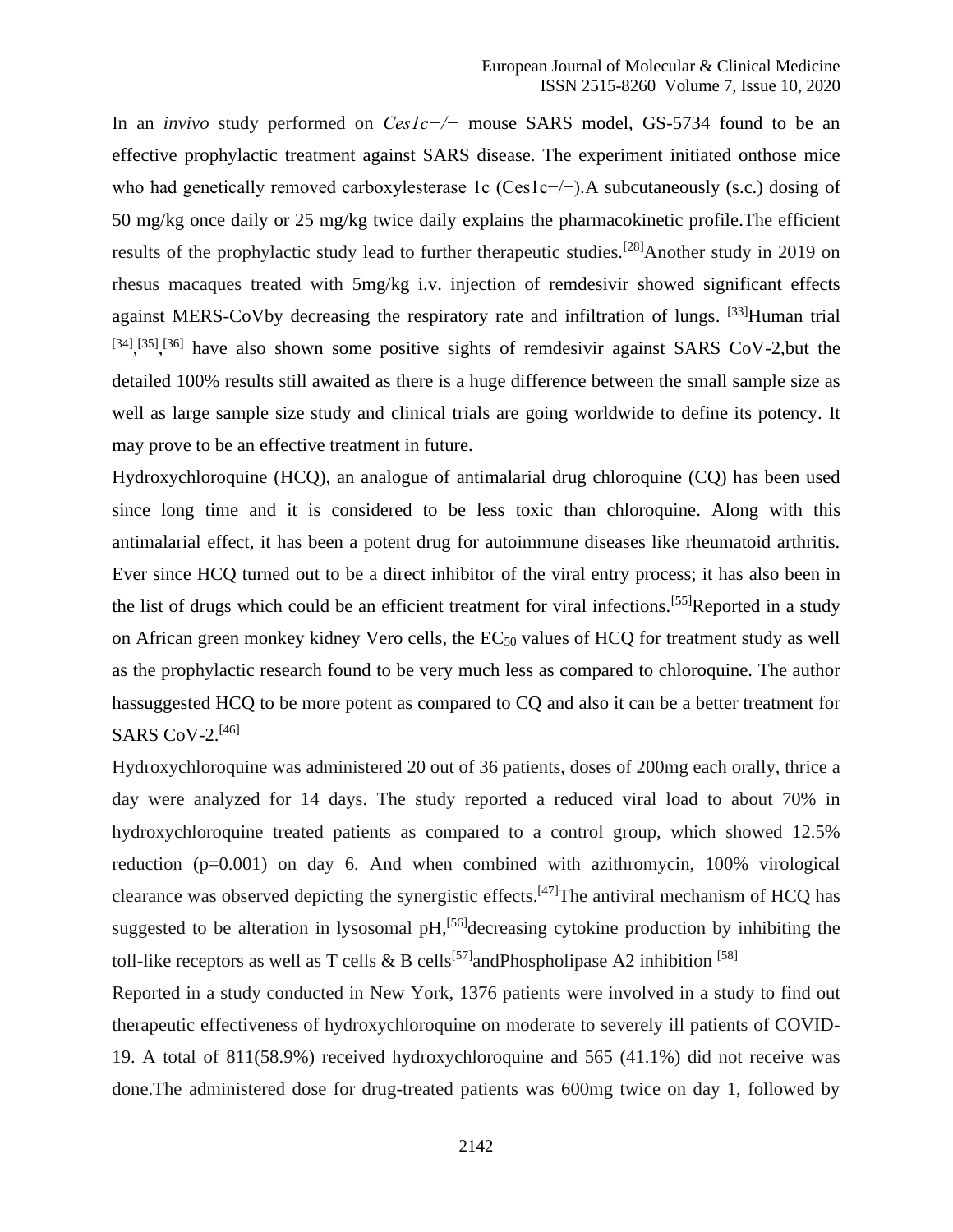400mg for next 4 days. The end of the study was neither against or in favour of hydroxychloroquine efficacy as in the end, 1025 patients survived and got discharged from the hospital, 232 died and 119 were still left hospitalized to recover completely.<sup>[48]</sup> The results did not show clear evidence, maybe more studies on the same drug may help to draw a conclusion on the potency of HCQ on severely ill patients. Along with the clinical efficacy, dosing regimen and therapeutic levelsare still a matter of concern to be studied and analyzed thoroughly. [59-61]

# **5. Conclusion**

SARS CoV-2 emerged as a pandemic within no time and took away the lives of so many people worldwide. Its fast spread gave no time to the researchers for an effective treatment discovery. There are still several trials going on to find out the effective treatment for the newly emerged novel coronavirus. Remdesivirand hydroxychloroquine which have reported to be efficient against SARS CoV-2 in various *invitro* and *invivo* studieshave been effective in treating cell lines or smaller population. Still, when it comes to a larger community, its potency needs to be analyzed more.Researches have to be more detailed to identify the complete efficacy and potency of Remdesivir and hydroxychloroquine against SARS CoV-2.Our finding suggests that remdesivir and hydrocychloroquine have given numerousfavourable results; however, outcomes ofa clinical trial are still awaited for any resultto deduce.

#### **Declaration of Competing Interest**

The authors declare that they have no competing interest.

## **References**

- [1] Chan JF, Yuan S, Kok KH, To KK, Chu H, Yang J, Xing F, Liu J, Yip CC, Poon RW, Tsoi HW. A familial cluster of pneumonia associated with the 2019 novel coronavirus indicating person-to-person transmission: a study of a family cluster. The Lancet. 2020 Feb 15;395(10223):514-23[.https://doi.org/10.1016/S0140-6736\(20\)30154-9](https://doi.org/10.1016/S0140-6736(20)30154-9)
- [2] Zhu N, Zhang D, Wang W, Li X, Yang B, Song J, Zhao X, Huang B, Shi W, Lu R, Niu P. A novel coronavirus from patients with pneumonia in China, 2019. New England Journal of Medicine. 2020 Jan 24.DOI: 10.1056/NEJMoa2001017
- [3] Lu R, Zhao X, Li J, Niu P, Yang B, Wu H, Wang W, Song H, Huang B, Zhu N, Bi Y. Genomic characterisation and epidemiology of 2019 novel coronavirus: implications for virus origins and receptor binding. The Lancet. 2020 Feb 22;395(10224):565- 74[.https://doi.org/10.1016/S0140-6736\(20\)30251-8](https://doi.org/10.1016/S0140-6736(20)30251-8)
- [4] Yin Y, Wunderink RG. MERS, SARS and other coronaviruses as causes of pneumonia. Respirology. 2018 Feb;23(2):130-7[.https://doi.org/10.1111/resp.13196](https://doi.org/10.1111/resp.13196)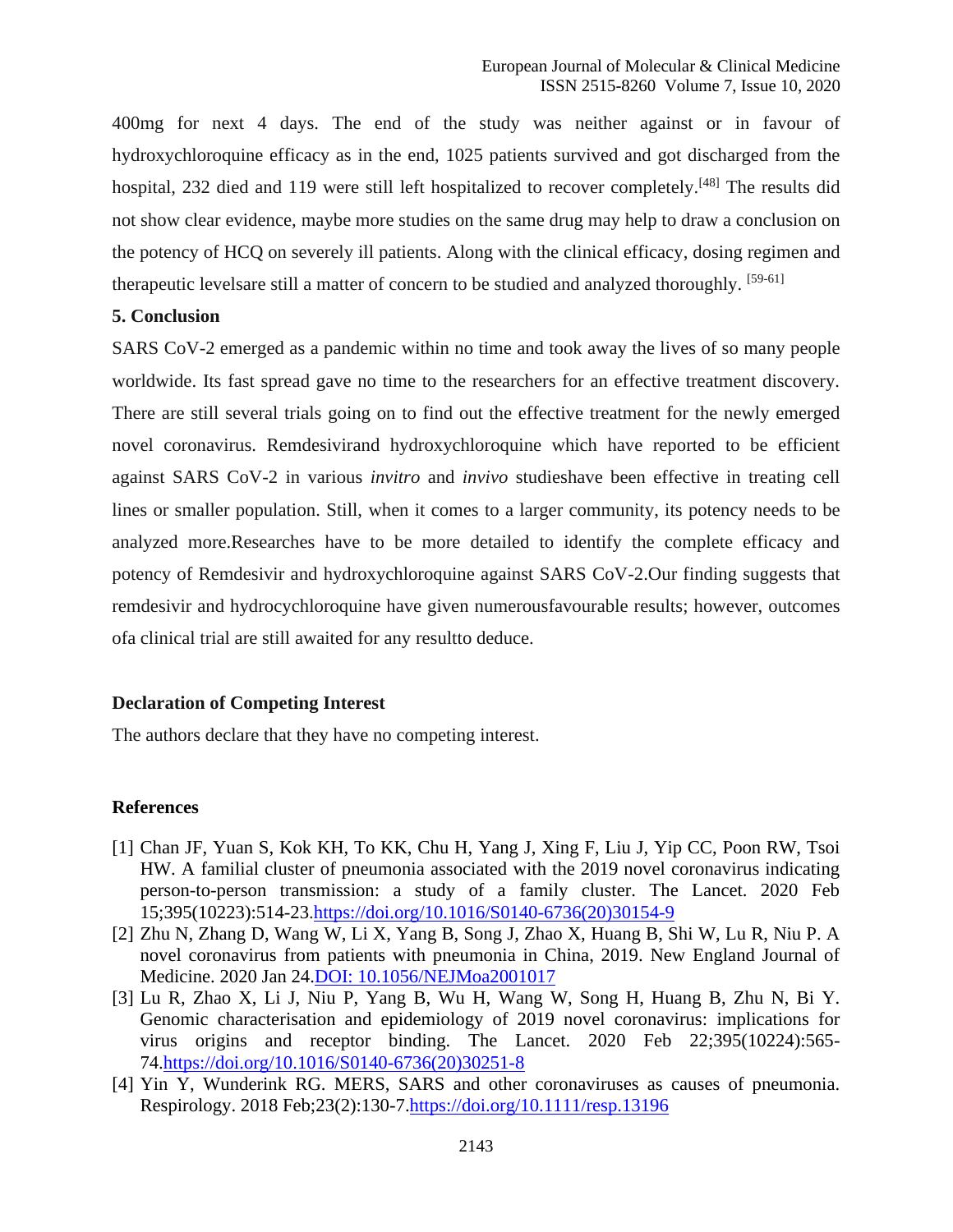- [5] Cases, Data & Surveillance [Internet]. Centers for Disease Control and Prevention. Centers for Disease Control and Prevention; 2020 [cited 2020Jun25]. Available from: <https://www.cdc.gov/coronavirus/2019-ncov/cases-updates/summary.html>
- [6] Xu X, Chen P, Wang J, Feng J, Zhou H, Li X, Zhong W, Hao P. Evolution of the novel coronavirus from the ongoing Wuhan outbreak and modeling of its spike protein for risk of human transmission. Science China Life Sciences. 2020 Mar;63(3):457- 60[.https://doi.org/10.1007/s11427-020-1637-5](https://doi.org/10.1007/s11427-020-1637-5)
- [7] Coronavirus Disease 2019 (COVID-19) [Internet]. Centers for Disease Control and Prevention. Centers for Disease Control and Prevention; 2020 [cited 2020Jul25]. Available from:<https://www.cdc.gov/coronavirus/2019-ncov/about/transmission.html>
- [8] Coronavirus disease (COVID-19) [Internet]. World Health Organization. World Health Organization; 2020 [cited 2020May10]. Available from: <https://www.who.int/emergencies/diseases/novel-coronavirus-2019>
- [9] Ministry of Health and Family Welfare [Internet]. MoHFW. Ministry of Health and Family Welfare Government of India; 2020 [cited 2020May25]. Available from: <https://www.mohfw.gov.in/pdf/FAQ.pdf>
- [10] Symptoms of Coronavirus [Internet]. Centers for Disease Control and Prevention. Centers for Disease Control and Prevention; 2020 [cited 2020Mayl25]. Available from: <https://www.cdc.gov/coronavirus/2019-ncov/symptoms-testing/symptoms.html>
- [11] Kirchdoerfer RN, Cottrell CA, Wang N, Pallesen J, Yassine HM, Turner HL, Corbett KS, Graham BS, McLellan JS, Ward AB. Pre-fusion structure of a human coronavirus spike protein. Nature. 2016 Mar;531(7592):118- 21[.http://www.nature.com/doifinder/10.1038/nature17200](http://www.nature.com/doifinder/10.1038/nature17200)
- [12] Gui M, Song W, Zhou H, Xu J, Chen S, Xiang Y, Wang X. Cryo-electron microscopy structures of the SARS-CoV spike glycoprotein reveal a prerequisite conformational state for receptor binding. Cell research. 2017 Jan;27(1):119-29.doi:10.1038/cr.2016.152
- [13] Desk W. X-rays size up coronavirus protein structure at room temperature [Internet]. 2020 [cited 2020Jul27]. Available from: [https://www.theweek.in/news/health/2020/06/30/xrays](https://www.theweek.in/news/health/2020/06/30/xrays-size-up-coronavirus-structure-at-room-temperature.html)[size-up-coronavirus-structure-at-room-temperature.html](https://www.theweek.in/news/health/2020/06/30/xrays-size-up-coronavirus-structure-at-room-temperature.html)
- [14] Walls AC, Tortorici MA, Bosch BJ, Frenz B, Rottier PJ, DiMaio F, Rey FA, Veesler D. Cryo-electron microscopy structure of a coronavirus spike glycoprotein trimer. Nature. 2016 Mar;531(7592):114-7[.http://www.nature.com/doifinder/10.1038/nature16988](http://www.nature.com/doifinder/10.1038/nature16988)
- [15] Belouzard S, Millet JK, Licitra BN, Whittaker GR. Mechanisms of coronavirus cell entry mediated by the viral spike protein. Viruses. 2012 Jun;4(6):1011- 33[.https://doi.org/10.3390/v4061011](https://doi.org/10.3390/v4061011)
- [16] Brian DA, Baric RS. Coronavirus genome structure and replication. InCoronavirus replication and reverse genetics 2005 (pp. 1-30). Springer, Berlin, Heidelberg[.https://doi.org/10.1007/3-540-26765-4\\_1](https://doi.org/10.1007/3-540-26765-4_1)
- [17] Lim YX, Ng YL, Tam JP, Liu DX. Human coronaviruses: a review of virus–host interactions. Diseases. 2016 Sep;4(3):26[.https://doi.org/10.3390/diseases4030026](https://doi.org/10.3390/diseases4030026)
- [18] Shi ZL, Guo D, Rottier PJ. Coronavirus: epidemiology, genome replication and the interactions with their hosts. doi: 10.1007/s12250-016-3746-0
- [19] Gui M, Song W, Zhou H, Xu J, Chen S, Xiang Y, Wang X. Cryo-electron microscopy structures of the SARS-CoV spike glycoprotein reveal a prerequisite conformational state for receptor binding. Cell research. 2017 Jan; 27(1): 119-29. doi: 10.1038/cr. 2016.152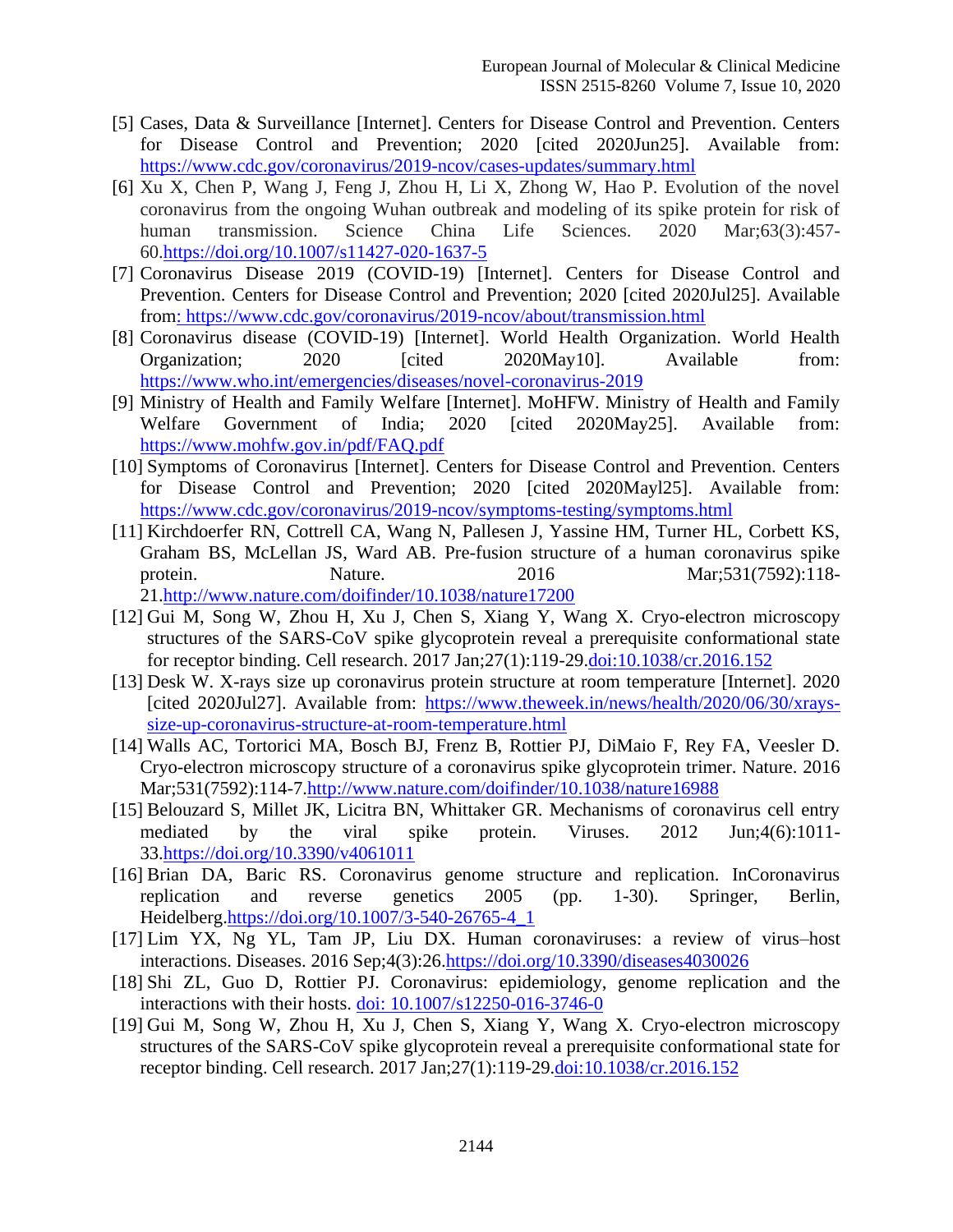- [20] Hamming I, Timens W, Bulthuis ML, Lely AT, Navis GV, van Goor H. Tissue distribution of ACE2 protein, the functional receptor for SARS coronavirus. A first step in understanding SARS pathogenesis. The Journal of Pathology: A Journal of the Pathological Society of Great Britain and Ireland. 2004 Jun;203(2):631-7[.https://doi.org/10.1002/path.1570](https://doi.org/10.1002/path.1570)
- [21] Zhou P, Yang XL, Wang XG, Hu B, Zhang L, Zhang W, Si HR, Zhu Y, Li B, Huang CL, Chen HD. A pneumonia outbreak associated with a new coronavirus of probable bat origin. nature. 2020 Mar;579(7798):270-3[.https://doi.org/10.1038/s41586-020-2012-7](https://doi.org/10.1038/s41586-020-2012-7)
- [22] Aljofan M, Gaipov A. Chloroquine and COVID-19: A Light at the End of the Tunnel, or is it Another Train?. Electron J Gen Med. 2020; 17 (4): em207[.https://doi.org/10.29333/ejgm/7863](https://doi.org/10.29333/ejgm/7863)
	- [23] Zumla A, Chan JF, Azhar EI, Hui DS, Yuen KY. Coronaviruses—drug discovery and therapeutic options. Nature reviews Drug discovery. 2016 May;15(5):327- 47.doi:10.1038/nrd.2015.37
	- [24] Agostini ML, Andres EL, Sims AC, Graham RL, Sheahan TP, Lu X, Smith EC, Case JB, Feng JY, Jordan R, Ray AS. Coronavirus susceptibility to the antiviral remdesivir (GS-5734) is mediated by the viral polymerase and the proofreading exoribonuclease. MBio. 2018 May 2;9(2)[.https://doi.org/10.1128/mBio.00221-18](https://doi.org/10.1128/mBio.00221-18)
	- [25] Warren TK, Jordan R, Lo MK, Ray AS, Mackman RL, Soloveva V, Siegel D, Perron M, Bannister R, Hui HC, Larson N. Therapeutic efficacy of the small molecule GS-5734 against Ebola virus in rhesus monkeys. Nature. 2016 Mar;531(7594):381- 5[.http://www.nature.com/doifinder/10.1038/nature17180](http://www.nature.com/doifinder/10.1038/nature17180)
	- [26] Wang M, Cao R, Zhang L, Yang X, Liu J, Xu M, Shi Z, Hu Z, Zhong W, Xiao G. Remdesivir and chloroquine effectively inhibit the recently emerged novel coronavirus (2019-nCoV) in vitro. Cell research. 2020 Mar;30(3):269- 71[.https://doi.org/10.1038/s41422-020-0282-0](https://doi.org/10.1038/s41422-020-0282-0)
	- [27] Cho A, Saunders OL, Butler T, Zhang L, Xu J, Vela JE, Feng JY, Ray AS, Kim CU. Synthesis and antiviral activity of a series of 1′-substituted 4-aza-7, 9-dideazaadenosine C-nucleosides. Bioorganic & medicinal chemistry letters. 2012 Apr 15;22(8):2705- 7[.https://doi.org/10.1016/j.bmcl.2012.02.105](https://doi.org/10.1016/j.bmcl.2012.02.105)
	- [28] Sheahan TP, Sims AC, Graham RL, Menachery VD, Gralinski LE, Case JB, Leist SR, Pyrc K, Feng JY, Trantcheva I, Bannister R. Broad-spectrum antiviral GS-5734 inhibits both epidemic and zoonotic coronaviruses. Science translational medicine. 2017 Jun 28;9(396).doi: 10.1126/scitranslmed.aal3653
	- [29] Falsey AR, Walsh EE, Hayden FG. Rhinovirus and coronavirus infection-associated hospitalizations among older adults. The Journal of infectious diseases. 2002 May 1;185(9):1338-41[.https://doi.org/10.1086/339881](https://doi.org/10.1086/339881)
	- [30] Brown AJ, Won JJ, Graham RL, Dinnon III KH, Sims AC, Feng JY, Cihlar T, Denison MR, Baric RS, Sheahan TP. Broad spectrum antiviral remdesivir inhibits human endemic and zoonotic deltacoronaviruses with a highly divergent RNA dependent RNA polymerase. Antiviral research. 2019 Sep 1;169:104541[.https://doi.org/10.1016/j.antiviral.2019.104541](https://doi.org/10.1016/j.antiviral.2019.104541)
	- [31] Li B, Sedlacek M, Manoharan I, Boopathy R, Duysen EG, Masson P, Lockridge O. Butyrylcholinesterase, paraoxonase, and albumin esterase, but not carboxylesterase, are present in human plasma. Biochemical pharmacology. 2005 Nov 25;70(11):1673- 84[.https://doi.org/10.1016/j.bcp.2005.09.002](https://doi.org/10.1016/j.bcp.2005.09.002)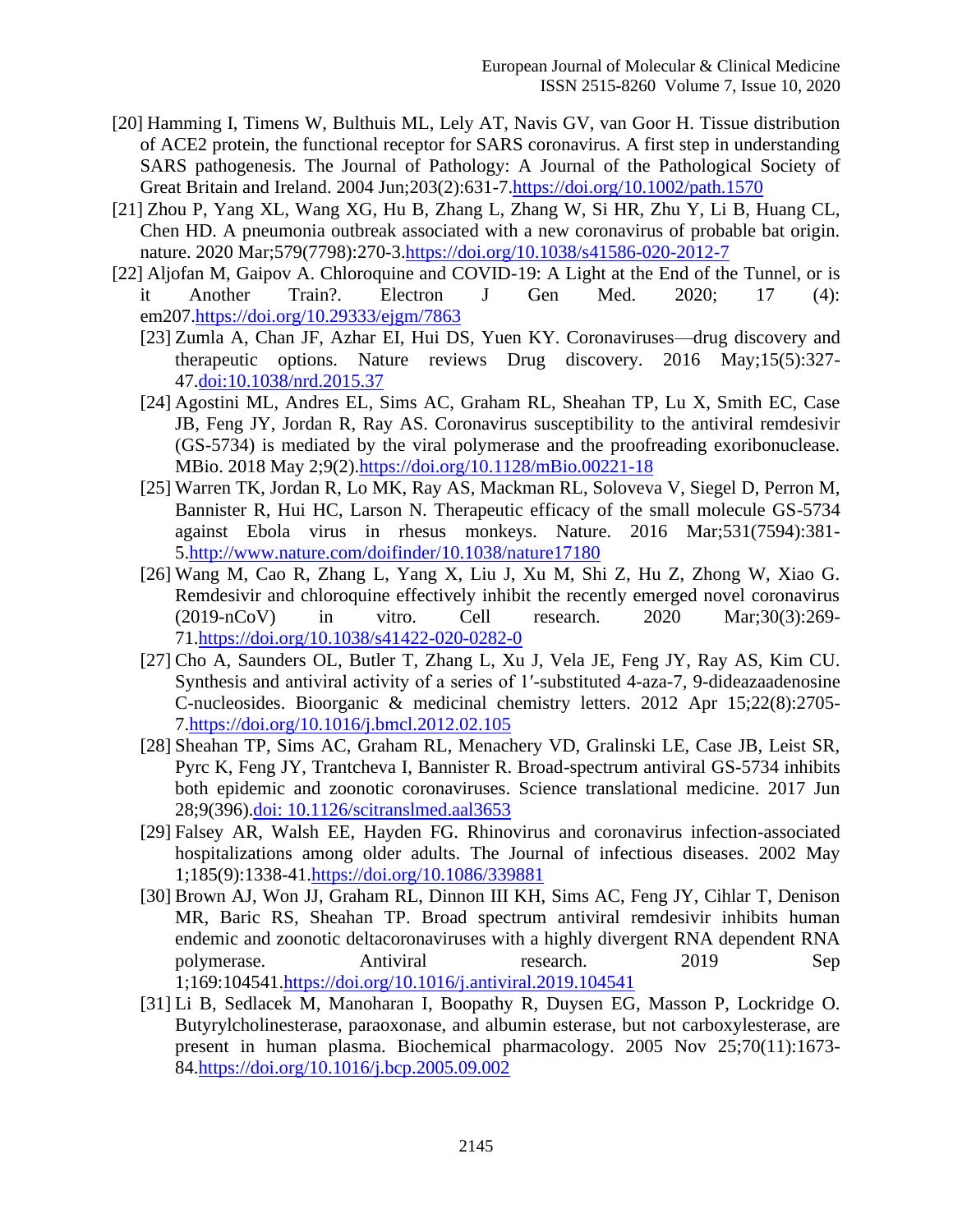- [32] De Wit E, Rasmussen AL, Falzarano D, Bushmaker T, Feldmann F, Brining DL, Fischer ER, Martellaro C, Okumura A, Chang J, Scott D. Middle East respiratory syndrome coronavirus (MERS-CoV) causes transient lower respiratory tract infection in rhesus macaques. Proceedings of the National Academy of Sciences. 2013 Oct 8;110(41):16598-603[.https://doi.org/10.1073/pnas.1310744110](https://doi.org/10.1073/pnas.1310744110)
- [33] de Wit E, Feldmann F, Cronin J, Jordan R, Okumura A, Thomas T, Scott D, Cihlar T, Feldmann H. Prophylactic and therapeutic remdesivir (GS-5734) treatment in the rhesus macaque model of MERS-CoV infection. Proceedings of the National Academy of Sciences. 2020 Mar 24;117(12):6771-6[.https://doi.org/10.1073/pnas.1922083117](https://doi.org/10.1073/pnas.1922083117)
- [34] Wang Y, Zhang D, Du G, Du R, Zhao J, Jin Y, Fu S, Gao L, Cheng Z, Lu Q, Hu Y. Remdesivir in adults with severe COVID-19: a randomised, double-blind, placebocontrolled, multicentre trial. The Lancet. 2020 Apr 29[.https://doi.org/10.1016/S0140-](https://doi.org/10.1016/S0140-6736(20)31022-9) [6736\(20\)31022-9](https://doi.org/10.1016/S0140-6736(20)31022-9)
- [35] Lescure FX, Bouadma L, Nguyen D, Parisey M, Wicky PH, Behillil S, Gaymard A, Bouscambert-Duchamp M, Donati F, Le Hingrat Q, Enouf V. Clinical and virological data of the first cases of COVID-19 in Europe: a case series. The Lancet Infectious Diseases. 2020 Mar 27[.https://doi.org/10.1016/S1473-3099\(20\)30200-0](https://doi.org/10.1016/S1473-3099(20)30200-0)
- [36] Holshue ML, DeBolt C, Lindquist S, Lofy KH, Wiesman J, Bruce H, Spitters C, Ericson K, Wilkerson S, Tural A, Diaz G. First case of 2019 novel coronavirus in the United States. New England Journal of Medicine. 2020 Jan 31.doi: 10.1056/NEJMoa2001191
- [37] McChesney EW. Animal toxicity and pharmacokinetics of hydroxychloroquine sulfate. The American journal of medicine. 1983 Jul 18;75(1):11-8[.https://doi.org/10.1016/0002-](https://doi.org/10.1016/0002-9343(83)91265-2) [9343\(83\)91265-2](https://doi.org/10.1016/0002-9343(83)91265-2)
- [38] Ruiz-Irastorza G, Ramos-Casals M, Brito-Zeron P, Khamashta MA. Clinical efficacy and side effects of antimalarials in systemic lupus erythematosus: a systematic review. Annals of the rheumatic diseases. 2010 Jan 1;69(01):20- 8[.http://dx.doi.org/10.1136/ard.2008.101766](http://dx.doi.org/10.1136/ard.2008.101766)
- [39] Colson P, Rolain JM, Lagier JC, Brouqui P, Raoult D. Chloroquine and hydroxychloroquine as available weapons to fight COVID-19. Int J Antimicrob Agents. 2020 Mar 4;105932(10.1016).DOI: 10.1016/j.ijantimicag.2020.105932
- [40] Wu SF, Chang CB, Hsu JM, Lu MC, Lai NS, Li C, Tung CH. Hydroxychloroquine inhibits CD154 expression in CD4+ T lymphocytes of systemic lupus erythematosus through NFAT, but not STAT5, signaling. Arthritis research & therapy. 2017 Dec;19(1):1-4.DOI 10.1186/s13075-017-1393-y
- [41] Dijkmans BA, Verweij CL. Chloroquine and hydroxychloroquine equally affect tumor necrosis factor-alpha, interleukin 6, and interferon-gamma production by peripheral blood mononuclear cells. The Journal of rheumatology. 1997 Jan;24(1):55-60.
- [42] Kužnik A, Benčina M, Švajger U, Jeras M, Rozman B, Jerala R. Mechanism of endosomal TLR inhibition by antimalarial drugs and imidazoquinolines. The Journal of Immunology. 2011 Apr 15;186(8):4794-804.DOI: https://doi.org/10.4049/jimmunol.1000702
- [43] Ewald SE, Lee BL, Lau L, Wickliffe KE, Shi GP, Chapman HA, Barton GM. The ectodomain of Toll-like receptor 9 is cleaved to generate a functional receptor. Nature. 2008 Dec;456(7222):658-62.doi:10.1038/nature07405
- [44] Liu J, Cao R, Xu M, Wang X, Zhang H, Hu H, Li Y, Hu Z, Zhong W, Wang M. Hydroxychloroquine, a less toxic derivative of chloroquine, is effective in inhibiting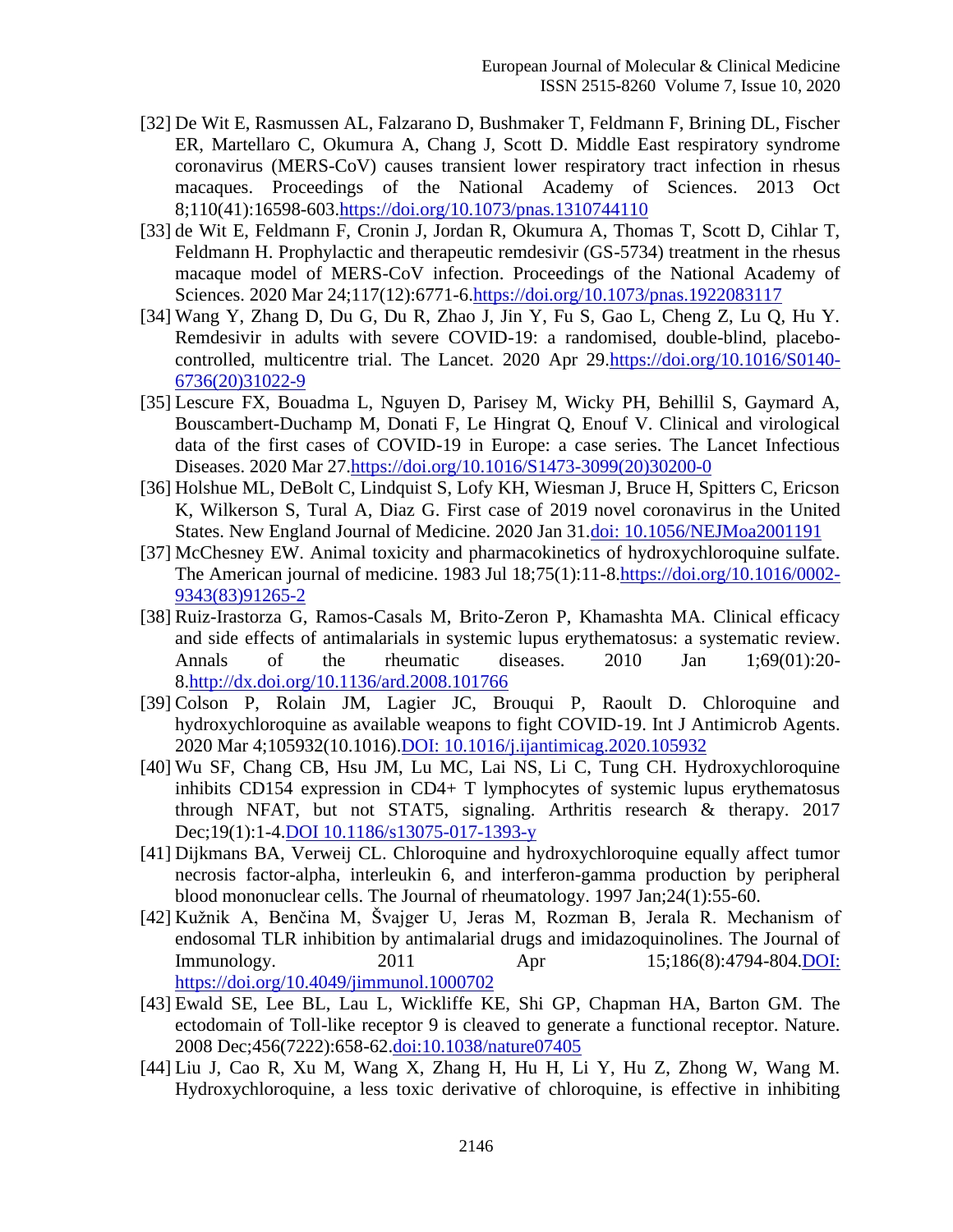SARS-CoV-2 infection in vitro. Cell discovery. 2020 Mar 18;6(1):1- 4[.https://doi.org/10.1038/s41421-020-0156-0](https://doi.org/10.1038/s41421-020-0156-0)

- [45] Yao X, Ye F, Zhang M, Cui C, Huang B, Niu P, Liu X, Zhao L, Dong E, Song C, Zhan S. In vitro antiviral activity and projection of optimized dosing design of hydroxychloroquine for the treatment of severe acute respiratory syndrome coronavirus 2 (SARS-CoV-2). Clinical Infectious Diseases. 2020 Mar 9[.https://doi.org/10.1093/cid/ciaa237](https://doi.org/10.1093/cid/ciaa237)
- [46] Zhou D, Dai SM, Tong Q. COVID-19: a recommendation to examine the effect of hydroxychloroquine in preventing infection and progression. Journal of Antimicrobial Chemotherapy. 2020 Mar 20[.https://doi.org/10.1093/jac/dkaa114](https://doi.org/10.1093/jac/dkaa114)
- [47] Gautret P, Lagier JC, Parola P, Meddeb L, Mailhe M, Doudier B, Courjon J, Giordanengo V, Vieira VE, Dupont HT, Honoré S. Hydroxychloroquine and azithromycin as a treatment of COVID-19: results of an open-label non-randomized clinical trial. International journal of antimicrobial agents. 2020 Mar 20:105949[.https://doi.org/10.1016/j.ijantimicag.2020.105949](https://doi.org/10.1016/j.ijantimicag.2020.105949)
- [48] Geleris J, Sun Y, Platt J, Zucker J, Baldwin M, Hripcsak G, Labella A, Manson DK, Kubin C, Barr RG, Sobieszczyk ME. Observational study of hydroxychloroquine in hospitalized patients with Covid-19. New England Journal of Medicine. 2020 May 7.DOI: 10.1056/NEJMoa2012410
- [49] Fauci AS, Lane HC, Redfield RR. Covid-19—navigating the uncharted.DOI: 10.1056/NEJMe2002387
- [50] Mahase E, Kmietowicz Z. Covid-19: doctors are told not to perform CPR on patients in cardiac arrest[.https://doi.org/10.1136/bmj.m1282](https://doi.org/10.1136/bmj.m1282)
- [51] Letko M, Marzi A, Munster V. Functional assessment of cell entry and receptor usage for SARS-CoV-2 and other lineage B betacoronaviruses. Nature microbiology. 2020 Apr;5(4):562-9[.https://doi.org/10.1038/s41564-020-0688-y](https://doi.org/10.1038/s41564-020-0688-y)
- [52] Liu W, Morse JS, Lalonde T, Xu S. Learning from the past: possible urgent prevention and treatment options for severe acute respiratory infections caused by 2019‐nCoV. Chembiochem. 2020 Mar 2[.https://doi.org/10.1002/cbic.202000047](https://doi.org/10.1002/cbic.202000047)
- [53] Aljofan M, Gaipov A. COVID-19 Treatment: The Race Against Time. Electron J Gen Med. 2020; 17 (6): em227[.https://doi.org/10.29333/ejgm/7890](https://doi.org/10.29333/ejgm/7890)
- [54] Eastman RT, Roth JS, Brimacombe KR, Simeonov A, Shen M, Patnaik S, Hall MD. Remdesivir: A Review of Its Discovery and Development Leading to Emergency Use Authorization for Treatment of COVID-19. ACS Central Science. 2020 May 27[.https://doi.org/10.1021/acscentsci.0c00489](https://doi.org/10.1021/acscentsci.0c00489)
- [55] Touret F, de Lamballerie X. Of chloroquine and COVID-19. Antiviral research. 2020 Mar 5:104762[.https://doi.org/10.1016/j.antiviral.2020.104762](https://doi.org/10.1016/j.antiviral.2020.104762)
- [56] Sperber K, Quraishi HU, Kalb TH, Panja AS, Stecher V, Mayer L. Selective regulation of cytokine secretion by hydroxychloroquine: inhibition of interleukin 1 alpha (IL-1 alpha) and IL-6 in human monocytes and T cells. The Journal of Rheumatology. 1993 May 1;20(5):803-8.
- [57] Ben-Zvi I, Kivity S, Langevitz P, Shoenfeld Y. Hydroxychloroquine: from malaria to autoimmunity. Clinical reviews in allergy & immunology. 2012 Apr 1;42(2):145- 53.DOI 10.1007/s12016-010-8243-x
- [58] Löffler BM, Bohn E, Hesse B, Kunze H. Effects of antimalarial drugs on phospholipase A and lysophospholipase activities in plasma membrane, mitochondrial, microsomal and